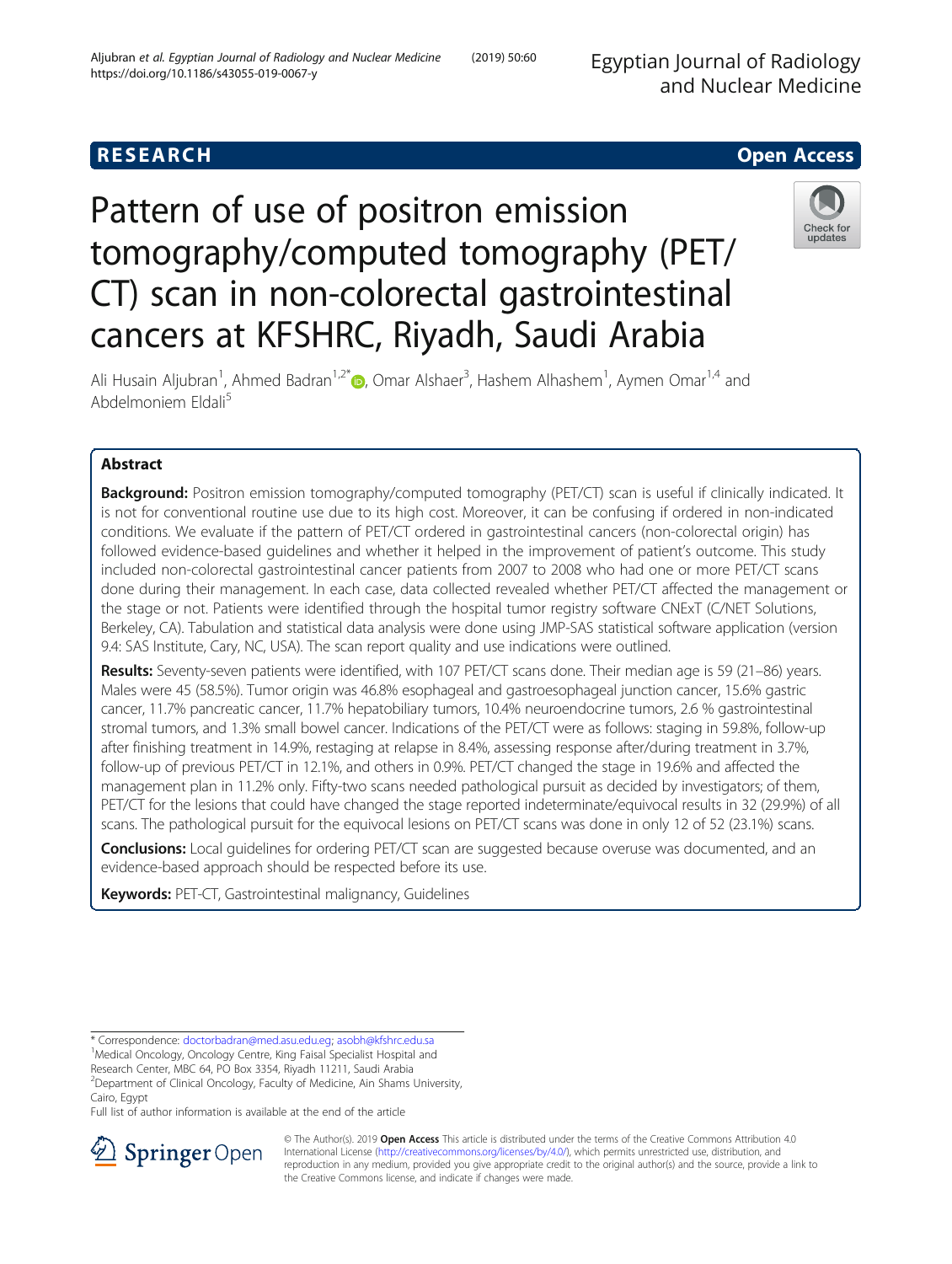## Background

Gastrointestinal (GI) cancers are a heterogeneous group of tumors, with different biological and clinical behaviors, and no single imaging modality can provide all the necessary information for any given GI tumor [\[1\]](#page-6-0). Therefore, wellchosen combinations of available imaging modalities are required for optimal evaluation of GI cancer patients; it depends on indications, strength, and limitations of each modality [\[2](#page-6-0)].

Computed tomography (CT) scanning and magnetic resonance (MR) imaging provide an important and necessary anatomical evaluation of the tumor, and on the other hand, positron emission tomography (PET) provides a functional evaluation that is, in many case scenarios, not less important.

In the early 1970s, PET was developed, about the same time as MRI and after CT [\[3](#page-6-0)], and was introduced into clinical use in the 1990s. It works by using natural molecules (e.g., glucose or amino acid) after labeling them with positron emitting radioisotopes. FDG (fluorodeoxyglucose) is a glucose analog, and it is the most widely used isotope, characterized by having a relatively long half-life of 110 min [\[4](#page-6-0)].

Despite the important role and the amount of information that can be provided by PET scanning, it has many pitfalls that can sometimes confuse the treatment plan and negatively affect the outcome. The most important disadvantage is the relatively high levels of both false-negative and falsepositive results. Radiologists' reports of PET scans are sometimes uncertain and use equivocal expressions like indeterminate or suspicious. With false or equivocal results, the PET scan can be not only confusing but also misleading. It can deem some patients' incurable and make them avoid curative procedures or, on the other hand, can make some patients have unnecessary interventions.

The high cost is another important disadvantage. Production of the short-lived [radionuclides](http://en.wikipedia.org/wiki/Radionuclides) is very costly. Maintenance is also costly, and few universities and medical institutes can maintain such systems [\[4](#page-6-0)].

As a result, it has become imperative to set guidelines for ordering PET scan. NCCN (National Comprehensive Cancer Network) set evidence-based recommendation for recommending PET/CT scan in the staging, followup, restaging at relapse, and assessing response to therapy in different GI cancers. NCCN guidelines stated recommendations of variable levels of strength in mainly two GI cancers, esophageal (including gastroesophageal) cancer and colorectal cancer, in the following case scenarios: [[5\]](#page-6-0)

- Esophageal cancer:
- 1. Staging
- 2. Response assessment after initial therapy
- Colorectal cancer: restaging after relapse in the following conditions:
- 1. In case of resectable liver or lung metastasis: to exclude extrahepatic or extrapulmonary disease respectively
- 2. In case of post-operative presacral density: to distinguish postoperative changes from residual or recurrent cancer
- 3. In case of persistently elevated CEA with negative CT scan: to search for occult disease especially peritoneal or ovarian metastases

PET scan has been available at our institute, since the 1990s. In October 2005, the integrated PET/ CT scan was introduced to the routine practice. Since then, a significant increase in its use in different clinical case scenarios was noticed. At the time of conducting this study, the average monthly performance of the exam is 450.

There has been a strong notion among many physicians at our institute that PET/CT scan is overused and that there is weak adherence to the guidelines which makes PET/CT scan ordered almost routinely in many cases in the absence of appropriate indications.

### Aim

This study was conducted to study the pattern of PET/ CT scan use in the non-colorectal GI malignancies (cohort 1) at our institute, which is one of the largest tertiary medical centers in the middle east, and its adherence to evidence based guidelines, to identify the rate of suspicious/equivocal versus clear positive or clear negative results and whether the pathological pursuit was carried out for those indeterminate lesions or not, and finally to identify the rate at which PET scan has changed the management plan during the study period.

Colorectal cancers (cohort 2) will be done in a different study. The study design was a retrospective design.

#### **Methods**

All cases of non-colorectal gastrointestinal cancers (NCGIC), diagnosed from January 1, 2007, to December 31, 2008, were identified using the cancer registry database "the hospital tumor registry software CNExT (C/ NET Solutions, Berkeley, CA)." NCGIC include esophageal cancer, gastroesophageal junction and gastric cancer, pancreatic cancer, hepatobiliary cancers, and GI well-differentiated neuroendocrine tumors. Those who had PET/CT scan at our institute were identified. Data collection form (DCF) was filled out for each case using data from the patient's paper and electronic charts. Descriptive statistics were used for patient characteristics and best tumor response. Tabulation and statistical data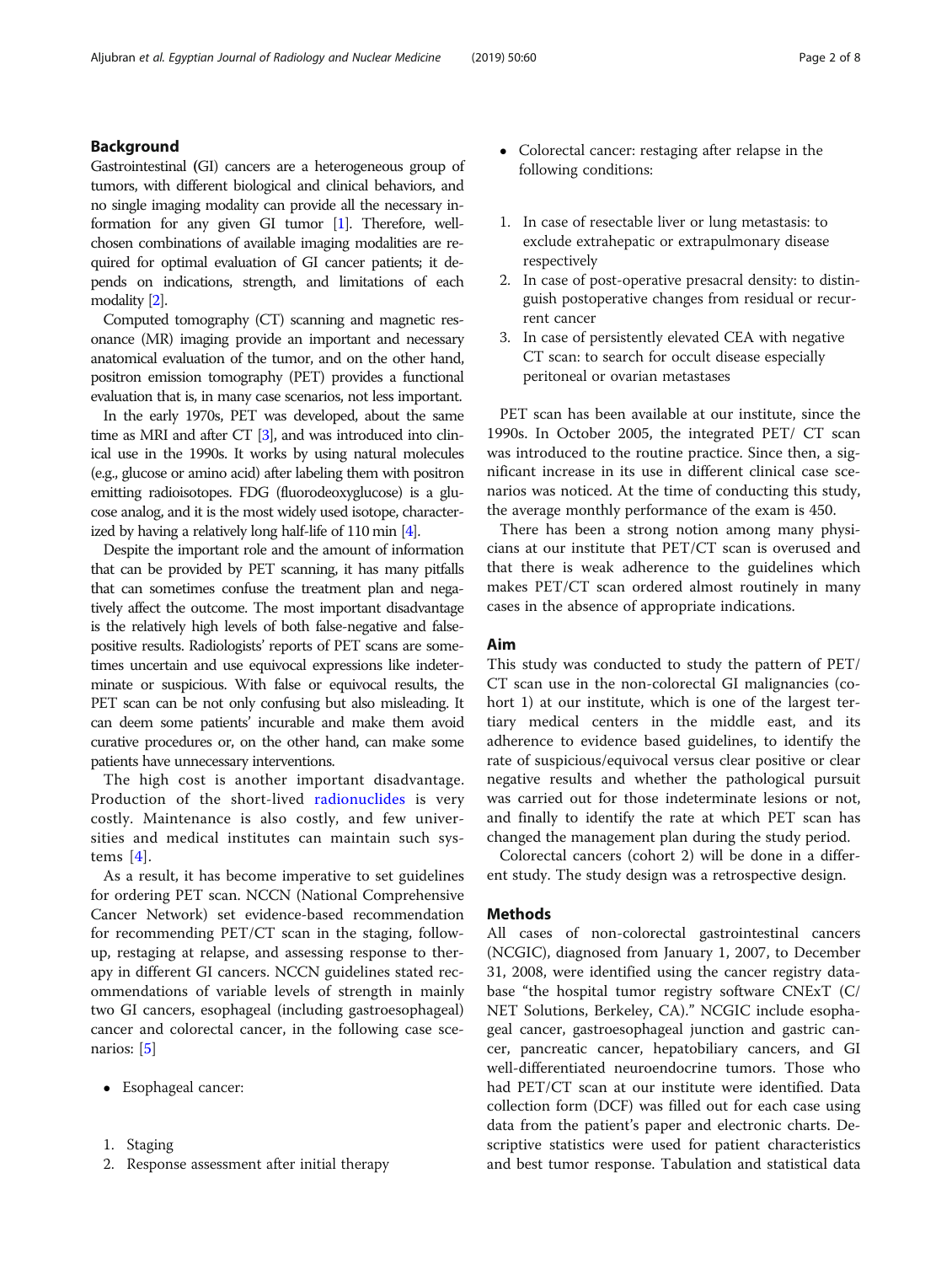analysis were done using JMP-SAS statistical software application (version 9.4: SAS Institute, Cary, NC, USA).

#### Ethics approval and consideration

This study was conducted in accordance with the ethical principles contained in the Declaration of Helsinki (2000), Good Clinical Practice Guidelines, and policies and guidelines of the Research Advisory Council (RAC) in our institute and approved by the Medical Ethics Committee, under project number (ONC-RU/370/ 2111069). The identity of the patients studied remained anonymous since no identifying data or protected health information were recorded. All data were password secured to safeguard the confidentiality of the collected patient's data.

This research has been consented for publication from the office of research affair (ORA), according to the internal regulation of our institutes, and all authors read and approved the final manuscript.

#### Results

Two hundred thirty-seven patients were found with non-colorectal gastrointestinal cancers from January 1, 2007, to December 31, 2008 (over 24 months). Of them, 77 patients (32.5%) had 107 PET/CT scans till July 2015 (last date of data collection). Median age was 59 (21–86) years. Males were 45 (58.8%).

Their primary diagnosis was as follows (Fig. 1): 46.8% esophageal cancer and gastroesophageal junction (GEJ) cancer, 15.6% gastric cancers, 11.7% pancreatic cancers, 11.7% hepatobiliary tumors, 10.4% neuroendocrine tumors, 2.6 % gastrointestinal stromal tumors (GIST), and 1.3% small bowel cancer.

Indications of requesting PET/CT (Fig. [2](#page-3-0)) were as follows: staging in 59.8%, follow-up after finishing treatment in 14.9%, restaging at relapse in 8.4%, assessing

response after/during treatment in 3.7%, FU of previous PET/CT in 12.1 %, and others in 0.9%.

PET/CT changed the stage in (19.6%), either upstaged due to new lesions (6 of them were lymph nodes, liver lesion in 4, others either in adrenal gland or bone), while 1 patient was downstaged, and affected treatment plan in 11.2%, either upstaged, where we canceled their radical surgery and changed to palliative chemo treatment, diagnosed progressive disease, and stopped treatment, or downstaged, then the patient was eligible for curative surgery.

PET/CT reported indeterminate or equivocal results in 32 (29.9%) out of 107 scans (Fig. [3\)](#page-3-0). Those data were taken directly from the exact wording of the radiology reports indicating inconclusive results of such scans; lesions were considered indeterminate if false-positive or false-negative settings were highly suspected, if they had no or minimal FDG avidity because of small size, or if the clinical settings indicate false-positive results such as inflammatory or post-operative settings. Examples are in Fig. [4](#page-4-0) a, b. In the first case (Fig. [4](#page-4-0)a), PET showed indeterminate result due to mediastinal mass of low avidity, and pathological pursuit was done by FNA which was negative for malignancy. While in Fig. [4b](#page-4-0), PET showed indeterminate lesion in the left adrenal gland, and pathological pursuit was not done due to appearance of peritoneal lesions, which indicate progressive disease. Investigators reviewed the clinical setting of each PET/ CT scan, and as per their best clinical judgment, there was a need for pathological pursuit because findings were indeterminate in 52 scans; of them, PET/CT for the lesions that could have changed the stage reported indeterminate/equivocal results in 32 (29.9%) of all scans. However, the pathological pursuit for the equivocal lesions on PET/CT scans was done in only 12 of 52 (23.1%) scans (Fig. [5](#page-4-0)).

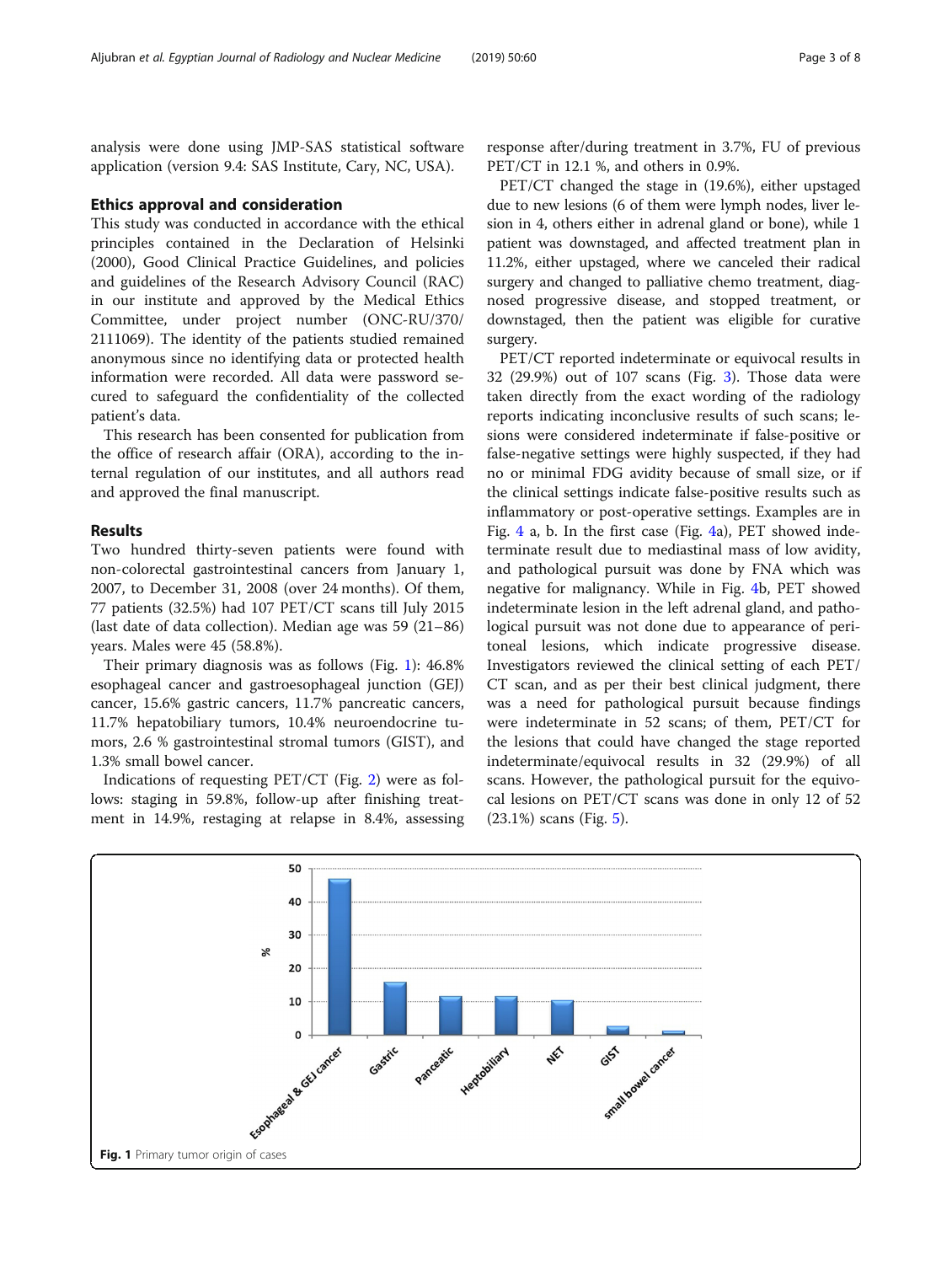PET-CT is a powerful radiological tool in different management stages of gastrointestinal malignancies including staging workup and post-treatment follow-up. But as an investigational tool, it has its own limitations. Besides its high cost, false negative and false positive as well as equivocal results are the main limitations. This study done at our institute shows a high rate of non-adherence to the guidelines with almost 60% of PET/CTs ordered for staging purposes, while results of many studies show its lower yield in staging workup.

A systematic review of 12 studies of the staging use of PET scan in esophageal cancer revealed sensitivity of 51% and specificity of 84% in detecting locoregional disease and sensitivity of 67% and specificity of 97% in detecting distant metastasis [[6\]](#page-6-0). And for locoregional N staging, high false-positive results of FDG-PET have

Fig. 3 Report description of lesions that could change the stage

been found and most of them related to an inflammatory process [[7](#page-6-0)].

However, the extra benefit of PET over CT scan in the preoperative staging evaluation of esophageal cancer was tested in a randomized trial conducted by the American College of Surgeons Oncology Group, in which 262 patients with non-metastatic potentially cases after CT of the chest and abdomen were randomly assigned to PET or no PET [[8](#page-6-0)]. With the caveat that 22 percent of eligible patients did not undergo esophagectomy for a variety of reasons, PET after standard clinical staging identified biopsy-confirmed M1b disease in only nine patients (5 %) and unconfirmed evidence of M1b disease (which was accepted by the surgeon as evidence of metastases without biopsy confirmation) in 18 others (10%). An important limitation of the trial was that the integrated PET/CT was not used.

<span id="page-3-0"></span>



## **Discussion**

Report of PET/CT scan for lesions that could change the stage 32  $(29.9%$  $43$  $(40.2%)$ **Positive**  $\blacksquare$  Negative Equivocal or indeterminate 32  $(29.9%)$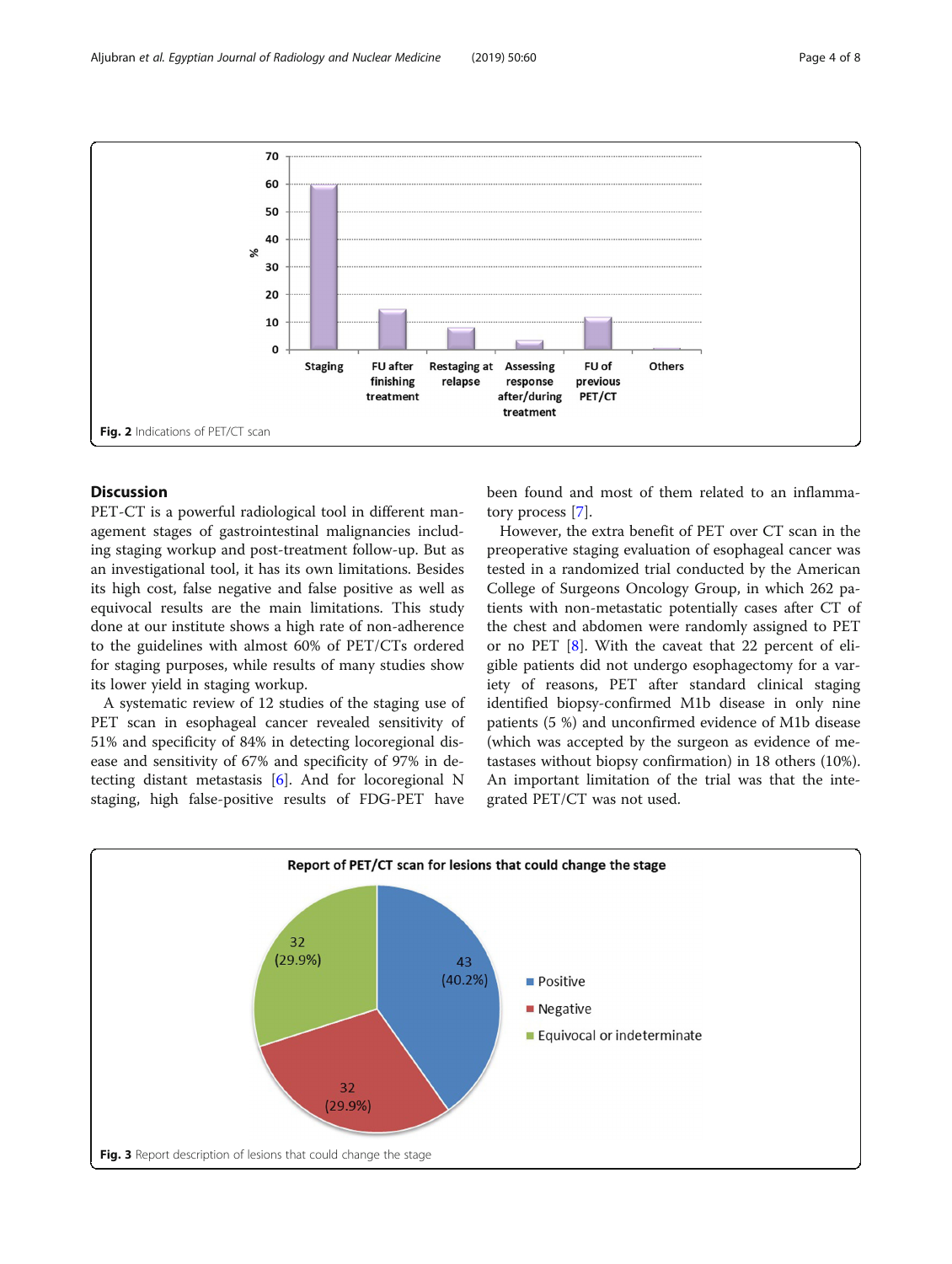<span id="page-4-0"></span>

For primary gastric malignancy, PET/CT is associated with a low detection rate (about 55%), especially for early stage, as well as mucinous, signet-ring cell, and poorly differentiated adenocarcinomas, which are typically less metabolically active [\[9](#page-6-0)–[17\]](#page-6-0).

Moreover, it is not uncommon to see variable and occasionally intense physiological uptake within the gastric wall, which may mask FDG uptake by the primary tumor. In addition to that, increased FDG uptake may also correspond to the presence of gastritis. Therefore, PET/CT has a limited role in the detection and T staging of gastric cancer.

In patients with pancreatic cancers, Glucose intolerance is frequently encountered. High serum glucose level can compete with FDG uptake in the pancreatic tumor and can even lead to false-negative PET findings [\[18](#page-6-0)].

The performances of PET/CT for detecting malignant pancreatic tumors have been shown to be equivalent to magnetic resonance imaging [\[19](#page-7-0)–[22](#page-7-0)].

In gastrointestinal stromal tumors, PET/CT is now the imaging modality of choice because of its high sensitivity in assessing early therapeutic response to imatinib or other targeted therapies [[23\]](#page-7-0). Thus, PET/CT is beneficial in doubtful cases and when the early prediction of response is of special concern (e.g., preoperative cytoreductive treatments).

Also, PET/CT is not recommended for the detection of hepatocellular carcinoma (HCC), as several studies have demonstrated variable FDG uptake values due to wide range of levels of glucose-6-phosphatase activity and glucose transporters present in HCC [[24](#page-7-0)–[27](#page-7-0)], with an overall sensitivity of 50–65% [\[28](#page-7-0)–[30\]](#page-7-0).

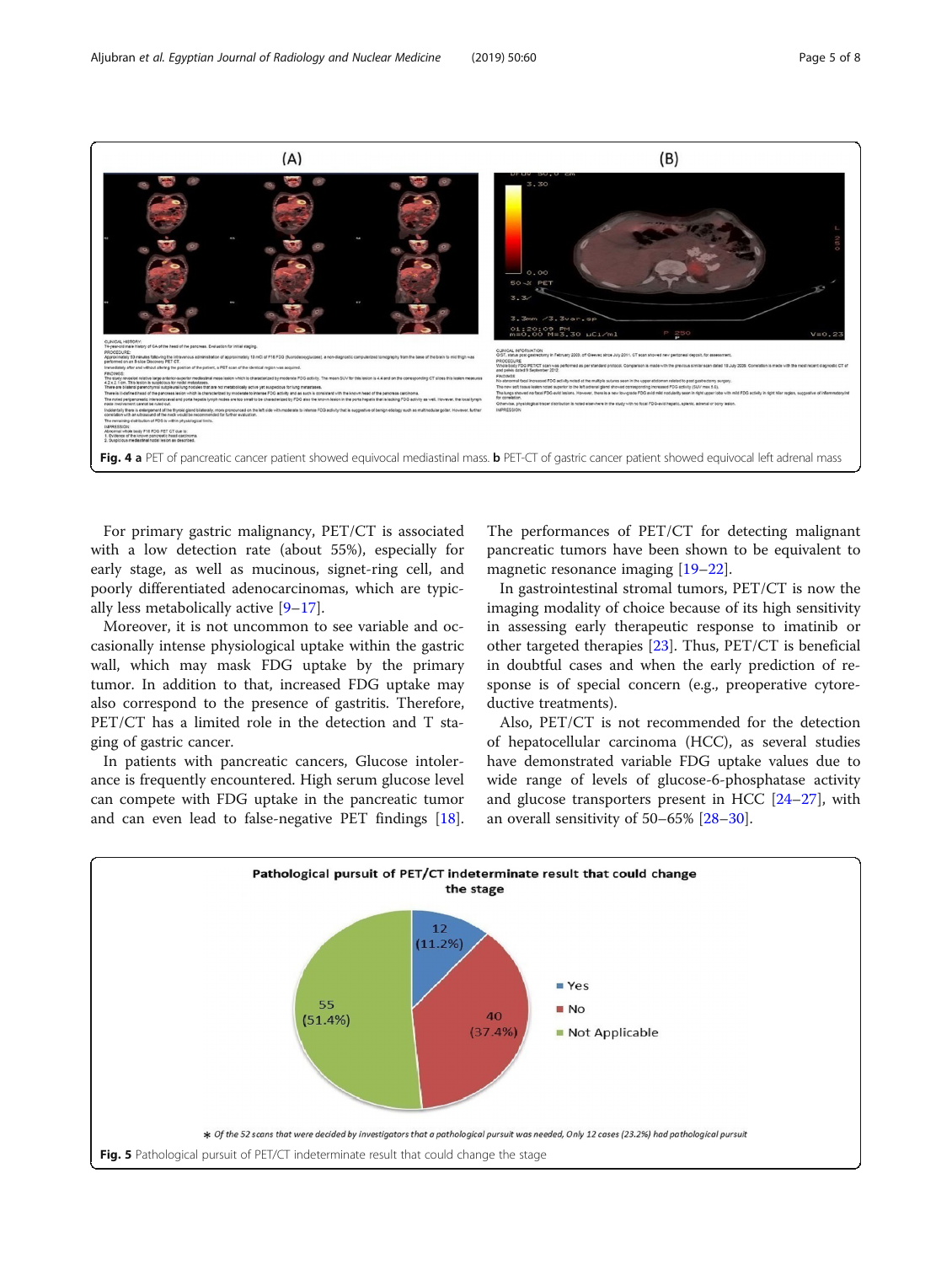According to the FFCD, NCCN, and ESMO guidelines, PET/CT is presently not recommended in the diagnosis, staging, and management of HCC.

In gallbladder cancer, there is a lack of evidence supporting the use of PET, and larger studies still needed to determine the potential of this technique in influencing patient outcomes.

In our study, PET/CT changed the stage in 19.6% of cases and changed the management plan in 11.2% only, while in many studies, PET findings led to a significant change in patient management in about one third of the patients in esophageal cancer [\[31](#page-7-0), [32](#page-7-0)], and in gastric cancer, gastrectomy was shown to be unnecessary in 6– 10% of patients [\[33](#page-7-0)].

Our explanation for this lower rate of impact on stage and/or management is the lack of accurate interpretation of PET-CT results that could be due to overuse in non-indicated clinical scenarios, which lead to dilution of clinically significant results.

Early detection of recurrence using imaging techniques is challenging due to tissue changes induced by surgery and/ or radiotherapy. However, the available data are insufficient to draw any conclusion and PET/CT cannot be widely recommended in this setting. And our results in this setting was 27% of all requested PET-CT (14.9% in follow-up after the end of treatment, 8.4% in restaging at relapse, assessing response after/during treatment in 3.7%), which present a huge portion in non-indicated setting.

In this study, PET/CT scan reported indeterminate or equivocal results in 32 out of 107 scans (29.9%) which is a relatively high equivocal reporting of lesions. Generally, lesions were considered indeterminate if false-positive or false-negative settings were highly suspected, if they had no or minimal FDG avidity because of small size, or if the clinical settings indicate false-positive results such as inflammatory or post-operative settings. Investigators reviewed the clinical setting of each scan, and as per their best clinical judgment on a retrospective basis, they decided that in 52 scans (out of the total 107), there was a need for pathological pursuit because findings were indeterminate and that could have changed the stage and hence affected the management. However, that was only done after 12 scans of those 52 (23.1%), and that is a low percentage of further confirmation with pathology and could be due to lack of knowledge of PET/CT scan limitations including falsepositive results which leads to over trust of PET/CT by some treating physicians.

Therefore, pathology in certain clinical scenarios remains the standard tool to confirm the presence of malignancy and should not be replaced by PET.

The main flaws or limitations of the study were as follows:

The sample selected was from 2007 to 2008 and followed to 2015, which was the time of implementing PET/CT at our institute and time to examine adherence to guidelines and test its limitations. Data collection does not undermine the credibility or validity of these data because the diagnostic approach, as well as clinical settings, has not changed.

The sample size is 77 cases, which underwent 107 scans, which was chosen to fulfill the aim of the study to see the pattern of use of PET/CT scan in GI cancers and to check the adherence to the NCCN guidelines. Sensitivity and specificity PET/CT are completely out of the scope of this study. It is basically an assessment of the use of certain diagnostic tool in certain situations at a certain place and not diagnostic research that should have a certain sample size for a threshold of sensitivity and specificity. Therefore, the sample size was not necessarily large, and in order to see representation from all types of the GI cancers, cases of non-colorectal GI cancers were lumped together because what we are interested in is to see the pattern of use and not the clinical yield of PET/CT scan. Having said that, the cases for colorectal cancer were preplanned to be published in a separate report and we planned to just publish the data on non-colorectal cases in this report.

Last, the study did not dwell on the reasons for not pursuing the pathological diagnosis, because they were either dangerous to perform the biopsy or due to the interventional radiologist refusal or even the patient refused after the risks were explained to him.

#### Conclusion

This study shows low adherence to the NCCN guidelines of the use of PET/CT scan in the management of GI malignancies, which in turn leads to overuse or even abuse of PET/CT scanning. PET/CT scan is very useful in many case scenarios but should not be done routinely.

Physicians requesting PET/CT scan need to know the causes and rate of the false-positive and false-negative results which make the main caveat in PET/CT interpretation. On the other hand, most of the positive or equivocal lesions in this study were not pursued by pathological confirmation even if they are management changing. Pathology remains the standard method to confirm the presence or absence of cancer at any site and should not be replaced by PET/CT except in special clinical situations.

#### Supplementary information

Supplementary information accompanies this paper at [https://doi.org/10.](https://doi.org/10.1186/s43055-019-0067-y) [1186/s43055-019-0067-y](https://doi.org/10.1186/s43055-019-0067-y).

Additional file 1: Database.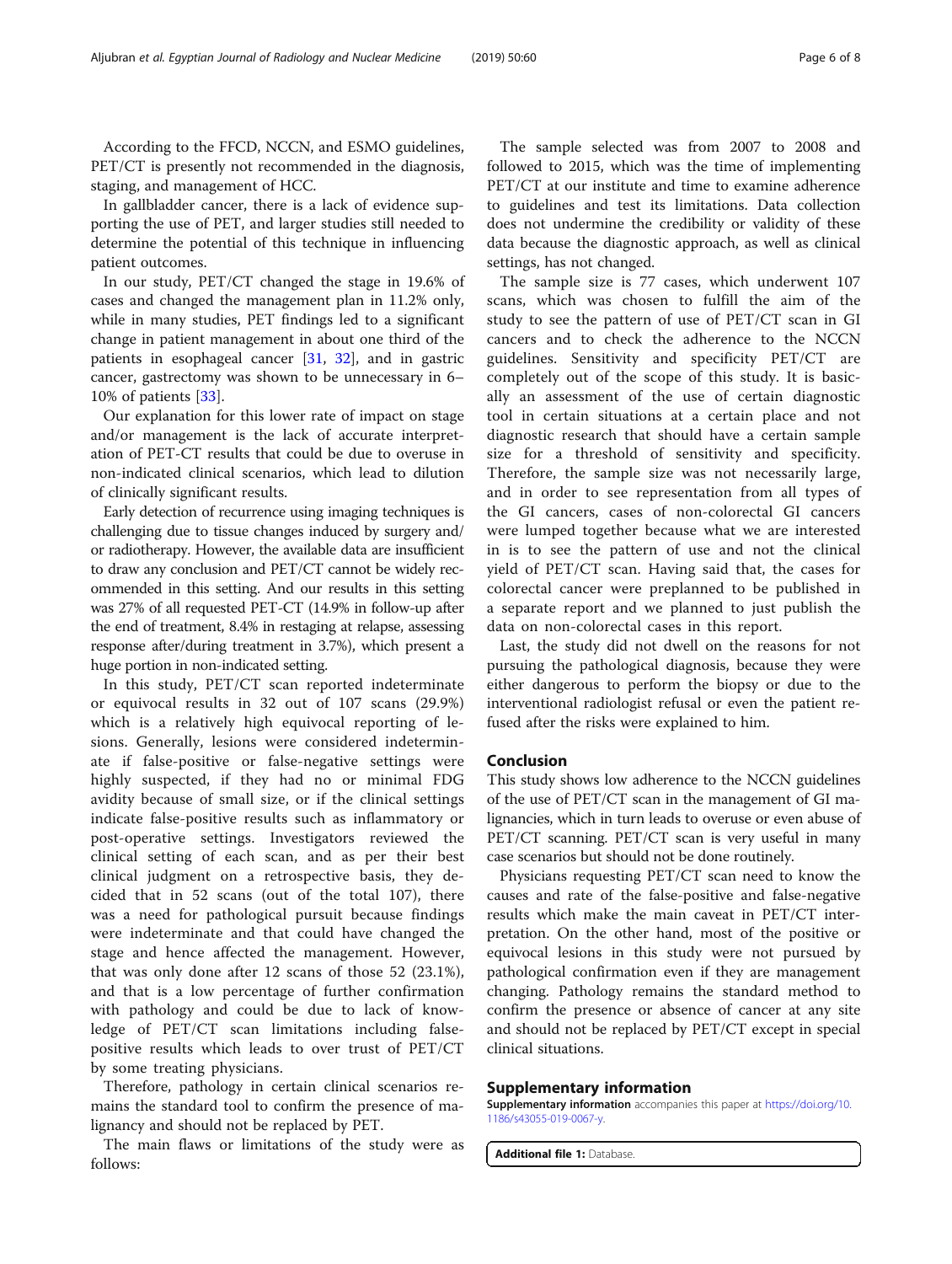#### <span id="page-6-0"></span>Abbreviations

CT: Computed tomography; DCF: Data collecting form; ESMO: European Society of Medical Oncology; FDG: Fluorodeoxyglucose; FFCD: [Fédération](https://www.ncbi.nlm.nih.gov/pubmed/?term=F%C3%A9d%C3%A9ration%20Francophone%20de%20Canc%C3%A9rologie%20Digestive%20(FFCD)%5BCorporate%20Author%5D) [Francophone de Cancérologie Digestive](https://www.ncbi.nlm.nih.gov/pubmed/?term=F%C3%A9d%C3%A9ration%20Francophone%20de%20Canc%C3%A9rologie%20Digestive%20(FFCD)%5BCorporate%20Author%5D); FNA: Fine-needle aspiration; GEJ: Gastroesophageal junction; GI: Gastrointestinal; GIST: Gastrointestinal stromal tumors; HCC: Hepatocellular carcinoma; MR: Magnetic resonance; MRI: Magnetic resonance imaging; NCCN: National Comprehensive Cancer Network; NCGIC: Non-colorectal gastrointestinal cancers; PET: Positron emission tomography; PET/CT: Positron emission tomography/computed tomography; RAC: Research Advisory Council

#### Acknowledgements

Not applicable

#### Authors' contributions

AJ contributed to the conception, design of the study, and analysis of the data. AB contributed to the design of the study, analysis of the data, and manuscript writing. OS contributed to the data collection and analysis of the data. HH contributed to the data collection and analysis of the data. AO contributed to the data collection and analysis of the data. AE contributed to the statistical analysis. All authors have read and approved the manuscript.

#### Funding

This research received no specific grant from any funding agency in the public, commercial, or not-for-profit sectors.

#### Availability of data and materials

All data generated or analyzed during this study are included in this published article [under excel sheet name: Database].

#### Ethics approval and consent to participate

This research project was conducted in accordance with the ethical principles contained in the declaration of Helsinki (2000), Good Clinical Practice Guidelines, and the policies and guidelines of the Research Advisory Council (RAC) in KFSH&RC and approved by the Medical Ethics Committee under project number (ONC-RU/370/2111069). The identity of the patients studied remained anonymous since no identifying data or protected health information were recorded. All data were password secured to safeguard the confidentiality of the collected patient's data. This research has been consented for publication from office of research affair (ORA), according to internal regulation of KFSH&RC, and all authors read and approved the final manuscript.

#### Consent for publication

Patients' consent to treatment is also approved for the use of their medical records in the research, The Research Advisory Council (RAC) has the right of access to the supporting records for all research at the KFSH&RC. This research has granted approval by RAC in KFSH&RC, under project number (ONC-RU/370/2111069), and was approved by the Institutional Review Board (IRB), which evaluates the ethical aspects of all research proposals that involve human subjects.

The RAC waiver consent includes access and use of patient files while maintaining the confidentiality of their data. The identity of the patients studied remained anonymous since no identifying data or protected health information were recorded. All data were password secured to safeguard the confidentiality of the collected patient's data.

#### Competing interests

The authors declare that they have no competing interests.

#### Author details

<sup>1</sup>Medical Oncology, Oncology Centre, King Faisal Specialist Hospital and Research Center, MBC 64, PO Box 3354, Riyadh 11211, Saudi Arabia. <sup>2</sup>Department of Clinical Oncology, Faculty of Medicine, Ain Shams University, Cairo, Egypt. <sup>3</sup>Section of oncology, Security Forces Hospital, Riyadh, Saudi Arabia. <sup>4</sup>Department of Clinical Oncology, Faculty of Medicine, Suez Cannel University, Ismailia, Egypt. <sup>5</sup>Department of Biostatistics, Epidemiology and Scientific Computing, Research Center, King Faisal Specialist Hospital and Research Center, Riyadh, Saudi Arabia.

#### Received: 12 June 2019 Accepted: 16 October 2019 Published online: 27 November 2019

#### References

- 1. Bentley-Hibbert S, Schwartz L (2015) Use of imaging for GI cancers. J Clin Oncol 2015; 33:1729-1737. <https://doi.org/10.1200/JCO.2014.60.2847>
- Agarwa A, Marcus C, Xiao J et al (2014) FDG PET/CT in the management of colorectal and anal cancers. Am J Roentgenol 203:1109–1119 [https://doi.](https://doi.org/10.2214/AJR.13.12256) [org/10.2214/AJR.13.12256](https://doi.org/10.2214/AJR.13.12256)
- 3. Phelps ME, Hoffman EJ, Mullani NA, Ter-Pogossian MM (1975) Coincidence detection to transaxial reconstruction tomography. J Nucl Med 1975 ;16: 210-224; PMID:1113170
- 4. Gallagher BM, Fowler JS, Gutterson NI, et al (1978) Metabolic trapping as a principle of radiopharmaceutical design: some factors responsible for the biodistribution of [18F] 2-deoxy-2-fluoro-D-glucose. J Nucl Med 1978; 19: 1154–1161; PMID:214528
- 5. Podoloff DA, Advani RH, Allred C, et al (2007) JNCCN NCCN Task Force Report: PET/CT scanning in cancer, Volume 5 Supplement 1. J Natl Compr Canc Netw. 2007 May;5 Suppl 1:S1-22; quiz S23-2. PMID:17509259
- Van Westreenen HL, Westerterp M, Bossuyt PMM et al (2004) Systematic review of the staging performance of 18F- fluorodeoxyglucose positron emission tomography in esophageal cancer. J Clin Oncol 22:3805–3812 <https://doi.org/10.1200/JCO.2004.01.083>
- 7. Yoon YC, Lee KS, Shim YM et al (2003) Metastasis to regional lymph nodes in patients with esophageal squamous cell carcinoma: CT versus FDG PET for presurgical detection— prospective study. Radiology 227:764–770 <https://doi.org/10.1148/radiol.2281020423>
- 8. Meyers BF, Downey RJ, Decker PA et al (2007) The utility of positron emission tomography in staging of potentially operable carcinoma of the thoracic esophagus: results of the American College of Surgeons Oncology Group Z0060 trial. J Thorac Cardiovasc Surg 133 [https://doi.org/10.1016/j.](https://doi.org/10.1016/j.jtcvs.2006.09.079) [jtcvs.2006.09.079](https://doi.org/10.1016/j.jtcvs.2006.09.079)
- 9. Alakus H, Batur M, Schmidt M, et al (2010) Variable 18F-fluorodeoxyglucose uptake in gastric cancer is associated with different levels of GLUT-1 expression. Nucl Med Commun 31: 2010 Jun;31(6):532-538. [https://doi.org/](https://doi.org/10.1097/MNM.0b013e32833823ac) [10.1097/MNM.0b013e32833823ac](https://doi.org/10.1097/MNM.0b013e32833823ac).
- 10. Stahl A, Ott K, Weber W et al (2003) FDG PET imaging of locally advanced gastric carcinomas: correlation with endoscopic and histopathological findings. Eur J Nucl Med Mol Imaging 30:288–295 [https://doi.org/10.1007/](https://doi.org/10.1007/s00259-002-1029-5) [s00259-002-1029-5](https://doi.org/10.1007/s00259-002-1029-5)
- 11. Yoshioka T, Yamaguchi K, Kubota K, et al (2003) Evaluation of 18 F-FDG PET in patients with advanced, metastatic, or recurrent gastric cancer. J Nucl Med 2003; 44: 690-699; PMID:12732669
- 12. Kim S-K, Kang KW, Lee JS et al (2006) Assessment of lymph node metastases using 18F-FDG PET in patients with advanced gastric cancer. Eur J Nucl Med Mol Imaging 33:148–155 [https://doi.org/10.1007/s00259-](https://doi.org/10.1007/s00259-005-1887-8) [005-1887-8](https://doi.org/10.1007/s00259-005-1887-8)
- 13. Yun M, Lim JS, Noh SH, Hyung WJ, Cheong JH, Bong JK, et al (2005) Lymph node staging of gastric cancer using 18 F-FDG PET: a comparison study with CT. J Nucl Med. 2005; 46: 1582-1588. PMID:16204706
- 14. Oh HH, Lee SE, Choi IS et al (2011) The peak-standardized uptake value (P-SUV) by preoperative positron emission tomography-computed tomography (PET-CT) is a useful indicator of lymph node metastasis in gastric cancer. J Surg Oncol 104:530–533 <https://doi.org/10.1002/jso.21985>
- 15. Hur H, Kim SH, Kim W et al (2010) The efficacy of preoperative PET/CT for prediction of curability in surgery for locally advanced gastric carcinoma. World J Surg Oncol <https://doi.org/10.1186/1477-7819-8-86>
- 16. Yamada A, Oguchi K, Fukushima M et al (2006) Evaluation of 2-deoxy-2- [18F]fluoro-D-glucose positron emission tomography in gastric carcinoma: relation to histological subtypes, depth of tumor invasion, and glucose transporter-1 expression. Ann Nucl Med 20:597–604 [https://doi.org/10.1007/](https://doi.org/10.1007/bf02984657) [bf02984657](https://doi.org/10.1007/bf02984657)
- 17. Mukai K, Ishida Y, Okajima K et al (2006) Usefulness of preoperative FDG-PET for detection of gastric cancer. Gastric Cancer [https://doi.org/10.1007/](https://doi.org/10.1007/s10120-006-0374-7) [s10120-006-0374-7](https://doi.org/10.1007/s10120-006-0374-7)
- 18. Zimny M, Bares R, Fass J, Adam G, Cremerius U, Dohmen B, Klever P, Sabri O, Schumpelick V, Buell U (1997) Fluorine-18 fluorodeoxyglucose positron emission tomography in the differential diagnosis of pancreatic carcinoma: a report of 106 cases. Eur J Nucl Med 24:678–682 [https://doi.org/10.1007/](https://doi.org/10.1007/bf00841409) [bf00841409](https://doi.org/10.1007/bf00841409)